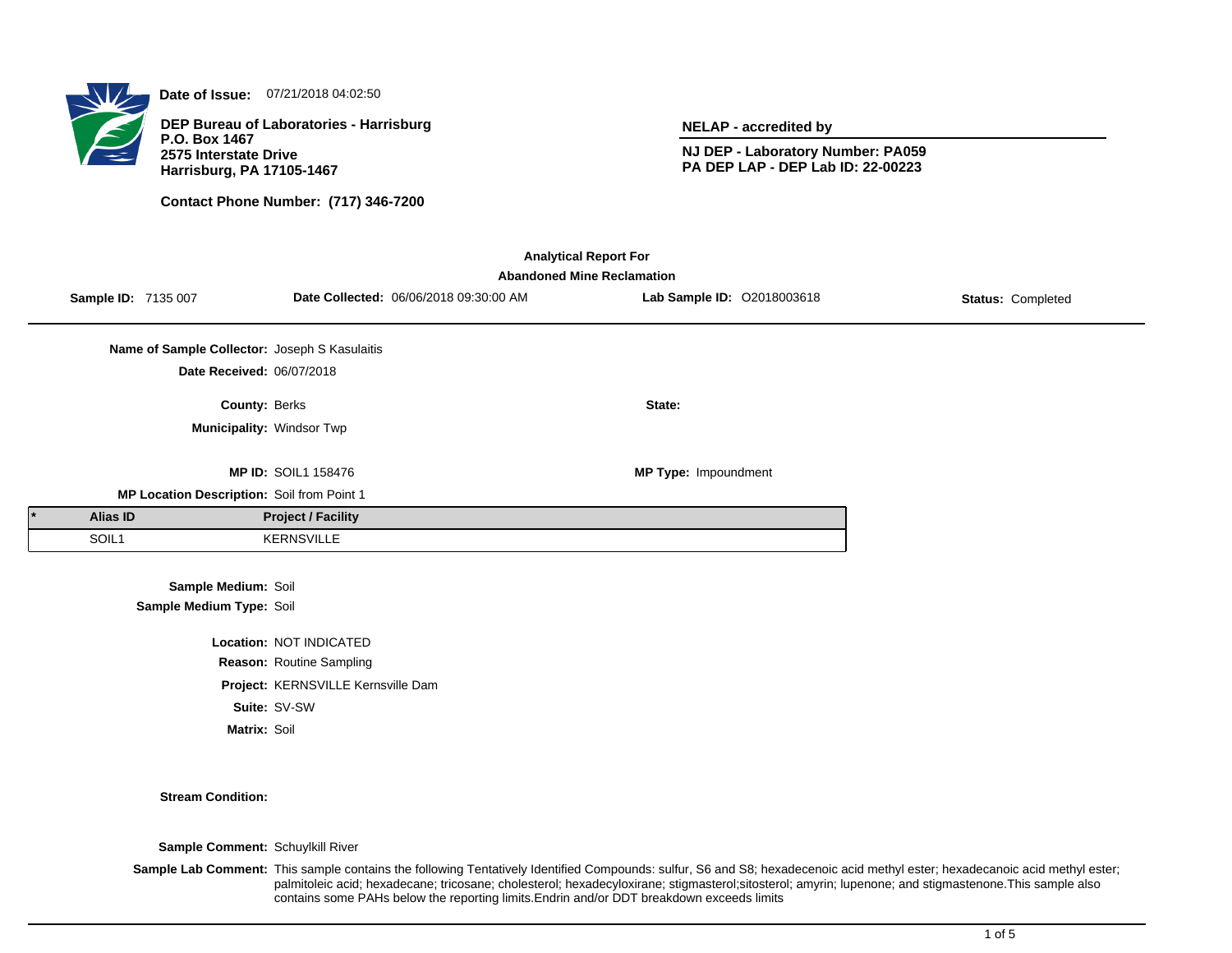| Sample ID: 7135 007 |                                                                               | Date Collected: 06/06/2018 09:30:00 AM | <b>Lab Sample ID: 02018003618</b> | <b>Status: Completed</b> |                    |
|---------------------|-------------------------------------------------------------------------------|----------------------------------------|-----------------------------------|--------------------------|--------------------|
|                     | <b>Test Codes / CAS # - Description</b>                                       | <b>Reported Results</b>                | <b>Date And Time Analyzed</b>     | <b>Approved by</b>       | <b>Test Method</b> |
| 95943               | 1,2,4,5-Tetrachlorobenzene                                                    | 1.6 mg/kg (U)                          | 06/28/2018 02:00 AM               | <b>CARWALTER</b>         | EPA 8270D          |
| 120821              | 1,2,4-Trichlorobenzene                                                        | 1.6 mg/kg $(U)$                        | 06/28/2018 02:00 AM               | <b>CARWALTER</b>         | EPA 8270D          |
| 95501               | 1,2-Dichlorobenzene                                                           | 1.6 mg/kg (U)                          | 06/28/2018 02:00 AM               | <b>CARWALTER</b>         | <b>EPA 8270D</b>   |
| 541731              | 1,3-Dichlorobenzene                                                           | 1.6 mg/kg (U)                          | 06/28/2018 02:00 AM               | <b>CARWALTER</b>         | <b>EPA 8270D</b>   |
| 99650               | 1,3-Dinitrobenzene                                                            | 1.6 mg/kg (U)                          | 06/28/2018 02:00 AM               | <b>CARWALTER</b>         | EPA 8270D          |
| 106467              | 1,4-Dichlorobenzene                                                           | 1.6 mg/kg (U)                          | 06/28/2018 02:00 AM               | <b>CARWALTER</b>         | <b>EPA 8270D</b>   |
| 130154              | 1,4-Naphthoquinone                                                            | 1.6 mg/kg (U)                          | 06/28/2018 02:00 AM               | CARWALTER                | EPA 8270D          |
| 90131               | 1-Chloronaphthalene                                                           | 1.6 mg/kg (U)                          | 06/28/2018 02:00 AM               | <b>CARWALTER</b>         | EPA 8270D          |
| 90120               | 1-Methylnaphthalene                                                           | 1.6 mg/kg (U)                          | 06/28/2018 02:00 AM               | <b>CARWALTER</b>         | <b>EPA 8270D</b>   |
| 108-60-1            | 2,2'-oxybis(1-Chloropropane)                                                  | 1.6 mg/kg (U)                          | 06/28/2018 02:00 AM               | <b>CARWALTER</b>         | <b>EPA 8270D</b>   |
| 58902               | 2,3,4,6-Tetrachlorophenol                                                     | 1.6 mg/kg (U)                          | 06/28/2018 02:00 AM               | <b>CARWALTER</b>         | <b>EPA 8270D</b>   |
| 95954               | 2,4,5-Trichlorophenol                                                         | 1.6 mg/kg (U)                          | 06/28/2018 02:00 AM               | <b>CARWALTER</b>         | <b>EPA 8270D</b>   |
| 88062               | 2,4,6-Trichlorophenol                                                         | 1.6 mg/kg (U)                          | 06/28/2018 02:00 AM               | CARWALTER                | EPA 8270D          |
| 120832              | 2,4-Dichlorophenol                                                            | 1.6 mg/kg (U)                          | 06/28/2018 02:00 AM               | <b>CARWALTER</b>         | <b>EPA 8270D</b>   |
| 105679              | 2,4-Dimethylphenol                                                            | 1.6 mg/kg (U)                          | 06/28/2018 02:00 AM               | <b>CARWALTER</b>         | EPA 8270D          |
|                     | Low-level LFB recovery low. Results and/or reporting limit may be biased low. |                                        |                                   |                          |                    |
| 51285               | 2,4-Dinitrophenol                                                             | 8.0 mg/kg (U)                          | 06/28/2018 02:00 AM               | <b>CARWALTER</b>         | <b>EPA 8270D</b>   |
| 121142              | 2,4-Dinitrotoluene                                                            | 1.6 mg/kg (U)                          | 06/28/2018 02:00 AM               | CARWALTER                | <b>EPA 8270D</b>   |
| 87650               | 2,6-Dichlorophenol                                                            | 1.6 mg/kg (U)                          | 06/28/2018 02:00 AM               | <b>CARWALTER</b>         | <b>EPA 8270D</b>   |
| 606202              | 2,6-Dinitrotoluene                                                            | 1.6 mg/kg (U)                          | 06/28/2018 02:00 AM               | <b>CARWALTER</b>         | EPA 8270D          |
| 53963               | 2-Acetylaminofluorene                                                         | 1.6 mg/kg (U)                          | 06/28/2018 02:00 AM               | <b>CARWALTER</b>         | <b>EPA 8270D</b>   |
| 91587               | 2-Chloronaphthalene                                                           | 1.6 mg/kg (U)                          | 06/28/2018 02:00 AM               | CARWALTER                | EPA 8270D          |
| 95578               | 2-Chlorophenol                                                                | 1.6 mg/kg (U)                          | 06/28/2018 02:00 AM               | <b>CARWALTER</b>         | EPA 8270D          |
| 91576               | 2-Methylnaphthalene                                                           | 1.6 mg/kg (U)                          | 06/28/2018 02:00 AM               | CARWALTER                | EPA 8270D          |
| 95487               | 2-Methylphenol                                                                | 1.6 mg/kg (U)                          | 06/28/2018 02:00 AM               | <b>CARWALTER</b>         | <b>EPA 8270D</b>   |
| 88744               | 2-Nitroaniline                                                                | 1.6 mg/kg (U)                          | 06/28/2018 02:00 AM               | <b>CARWALTER</b>         | <b>EPA 8270D</b>   |
| 88755               | 2-Nitrophenol                                                                 | 1.6 mg/kg (U)                          | 06/28/2018 02:00 AM               | <b>CARWALTER</b>         | <b>EPA 8270D</b>   |
| 109068              | 2-Picoline (2-Methylpyridine)                                                 | 1.6 mg/kg (U)                          | 06/28/2018 02:00 AM               | CARWALTER                | EPA 8270D          |
| 1319773             | 3&4-Methylphenol                                                              | 3.2 mg/kg $(U)$                        | 06/28/2018 02:00 AM               | <b>CARWALTER</b>         | <b>EPA 8270D</b>   |
| 91941               | 3,3'-Dichlorobenzidine                                                        | 0.80 mg/kg (U)                         | 06/28/2018 02:00 AM               | CARWALTER                | EPA 8270D          |
| 99092               | 3-Nitroaniline                                                                | 1.6 mg/kg (U)                          | 06/28/2018 02:00 AM               | <b>CARWALTER</b>         | <b>EPA 8270D</b>   |
| 534521              | 4,6-Dinitro-2-methylphenol                                                    | 1.6 mg/kg (U)                          | 06/28/2018 02:00 AM               | <b>CARWALTER</b>         | EPA 8270D          |
| 92671               | 4-Aminobiphenyl                                                               | 1.6 mg/kg (U)                          | 06/28/2018 02:00 AM               | <b>CARWALTER</b>         | <b>EPA 8270D</b>   |
| 101553              | 4-Bromophenyl-phenyl ether                                                    | 1.6 mg/kg (U)                          | 06/28/2018 02:00 AM               | <b>CARWALTER</b>         | EPA 8270D          |
| 59507               | 4-Chloro-3-methylphenol                                                       | 1.6 mg/kg (U)                          | 06/28/2018 02:00 AM               | CARWALTER                | EPA 8270D          |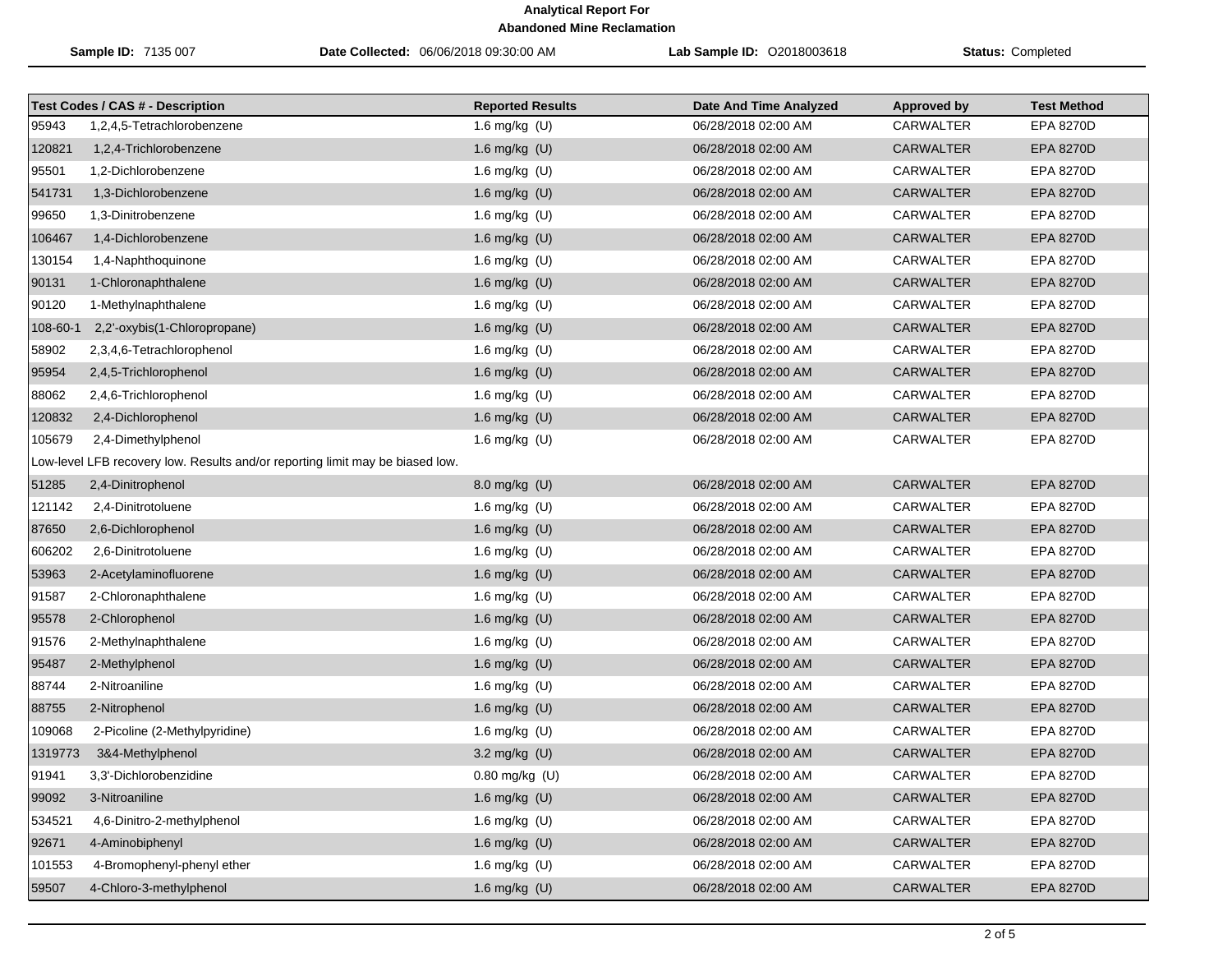| Sample ID: 7135 007 |                                             | Date Collected: 06/06/2018 09:30:00 AM | <b>Lab Sample ID: 02018003618</b> | <b>Status: Completed</b> |                    |
|---------------------|---------------------------------------------|----------------------------------------|-----------------------------------|--------------------------|--------------------|
|                     | <b>Test Codes / CAS # - Description</b>     | <b>Reported Results</b>                | <b>Date And Time Analyzed</b>     | <b>Approved by</b>       | <b>Test Method</b> |
| 106478              | 4-Chloroaniline                             | 1.6 mg/kg $(U)$                        | 06/28/2018 02:00 AM               | <b>CARWALTER</b>         | <b>EPA 8270D</b>   |
| 7005723             | 4-Chlorophenyl-phenyl ether                 | 1.6 mg/kg (U)                          | 06/28/2018 02:00 AM               | <b>CARWALTER</b>         | EPA 8270D          |
| 100016              | 4-Nitroaniline                              | 1.6 mg/kg (U)                          | 06/28/2018 02:00 AM               | <b>CARWALTER</b>         | EPA 8270D          |
| 100027              | 4-Nitrophenol                               | 8.0 mg/kg (U)                          | 06/28/2018 02:00 AM               | <b>CARWALTER</b>         | EPA 8270D          |
| 99558               | 5-Nitro-o-toluidine                         | 1.6 mg/kg $(U)$                        | 06/28/2018 02:00 AM               | CARWALTER                | EPA 8270D          |
| 83329               | Acenaphthene                                | 1.6 mg/kg (U)                          | 06/28/2018 02:00 AM               | <b>CARWALTER</b>         | EPA 8270D          |
| 208968              | Acenaphthylene                              | 1.6 mg/kg (U)                          | 06/28/2018 02:00 AM               | CARWALTER                | EPA 8270D          |
| 98862               | Acetophenone                                | 3.2 mg/kg (U)                          | 06/28/2018 02:00 AM               | <b>CARWALTER</b>         | EPA 8270D          |
| 62533               | Aniline                                     | 1.6 mg/kg (U)                          | 06/28/2018 02:00 AM               | CARWALTER                | EPA 8270D          |
| 120127              | Anthracene                                  | 1.6 mg/kg (U)                          | 06/28/2018 02:00 AM               | <b>CARWALTER</b>         | EPA 8270D          |
| 140578              | Aramite                                     | 1.6 mg/kg (U)                          | 06/28/2018 02:00 AM               | <b>CARWALTER</b>         | EPA 8270D          |
| 98555               | a-Terpineol                                 | 1.6 mg/kg (U)                          | 06/28/2018 02:00 AM               | <b>CARWALTER</b>         | EPA 8270D          |
| 56553               | Benz(a)anthracene                           | $0.80$ mg/kg (U)                       | 06/28/2018 02:00 AM               | <b>CARWALTER</b>         | EPA 8270D          |
| 50328               | Benzo(a)pyrene                              | $0.80$ mg/kg $(U)$                     | 06/28/2018 02:00 AM               | <b>CARWALTER</b>         | EPA 8270D          |
| 205992              | Benzo(b)fluoranthene                        | 0.80 mg/kg (U)                         | 06/28/2018 02:00 AM               | <b>CARWALTER</b>         | EPA 8270D          |
|                     | ** Comment ** Includes benzo(j)fluoranthene |                                        |                                   |                          |                    |
| 191242              | Benzo(g,h,i)perylene                        | $0.80$ mg/kg $(U)$                     | 06/28/2018 02:00 AM               | <b>CARWALTER</b>         | <b>EPA 8270D</b>   |
| 207089              | Benzo(k)fluoranthene                        | 0.80 mg/kg (U)                         | 06/28/2018 02:00 AM               | CARWALTER                | EPA 8270D          |
| 100516              | Benzyl alcohol                              | 1.6 mg/kg (U)                          | 06/28/2018 02:00 AM               | <b>CARWALTER</b>         | <b>EPA 8270D</b>   |
| 111911              | bis(2-Chloroethoxy)methane                  | 1.6 mg/kg (U)                          | 06/28/2018 02:00 AM               | CARWALTER                | EPA 8270D          |
| 111444              | bis(2-Chloroethyl)ether                     | 1.6 mg/kg (U)                          | 06/28/2018 02:00 AM               | <b>CARWALTER</b>         | EPA 8270D          |
| 117817              | bis(2-Ethylhexyl)phthalate                  | 0.80 mg/kg (U)                         | 06/28/2018 02:00 AM               | <b>CARWALTER</b>         | EPA 8270D          |
| 85687               | Butylbenzylphthalate                        | 0.80 mg/kg (U)                         | 06/28/2018 02:00 AM               | <b>CARWALTER</b>         | <b>EPA 8270D</b>   |
| 510156              | Chlorobenzilate                             | 1.6 mg/kg (U)                          | 06/28/2018 02:00 AM               | CARWALTER                | EPA 8270D          |
| 218019              | Chrysene                                    | 0.80 mg/kg (U)                         | 06/28/2018 02:00 AM               | <b>CARWALTER</b>         | EPA 8270D          |
| 2303164             | Diallate (Cis & Trans)                      | 1.6 mg/kg (U)                          | 06/28/2018 02:00 AM               | CARWALTER                | EPA 8270D          |
| 53703               | Dibenzo(a,h)anthracene                      | 0.80 mg/kg (U)                         | 06/28/2018 02:00 AM               | <b>CARWALTER</b>         | EPA 8270D          |
| 132649              | Dibenzofuran                                | 1.6 mg/kg $(U)$                        | 06/28/2018 02:00 AM               | CARWALTER                | EPA 8270D          |
|                     | 84662 Diethylphthalate                      | 1.6 $mg/kg$ (U)                        | 06/28/2018 02:00 AM               | CARWALTER                | EPA 8270D          |
| 60515               | Dimethoate                                  | 1.6 mg/kg $(U)$                        | 06/28/2018 02:00 AM               | CARWALTER                | EPA 8270D          |
| 60117               | Dimethylaminoazobenzene                     | 0.80 mg/kg (U)                         | 06/28/2018 02:00 AM               | <b>CARWALTER</b>         | <b>EPA 8270D</b>   |
| 131113              | Dimethylphthalate                           | 1.6 mg/kg (U)                          | 06/28/2018 02:00 AM               | <b>CARWALTER</b>         | EPA 8270D          |
| 84742               | Di-n-butylphthalate                         | 1.6 mg/kg (U)                          | 06/28/2018 02:00 AM               | <b>CARWALTER</b>         | <b>EPA 8270D</b>   |
| 117840              | Di-n-octylphthalate                         | 0.80 mg/kg (U)                         | 06/28/2018 02:00 AM               | CARWALTER                | EPA 8270D          |
| 88857               | Dinoseb                                     | 1.6 mg/kg (U)                          | 06/28/2018 02:00 AM               | <b>CARWALTER</b>         | EPA 8270D          |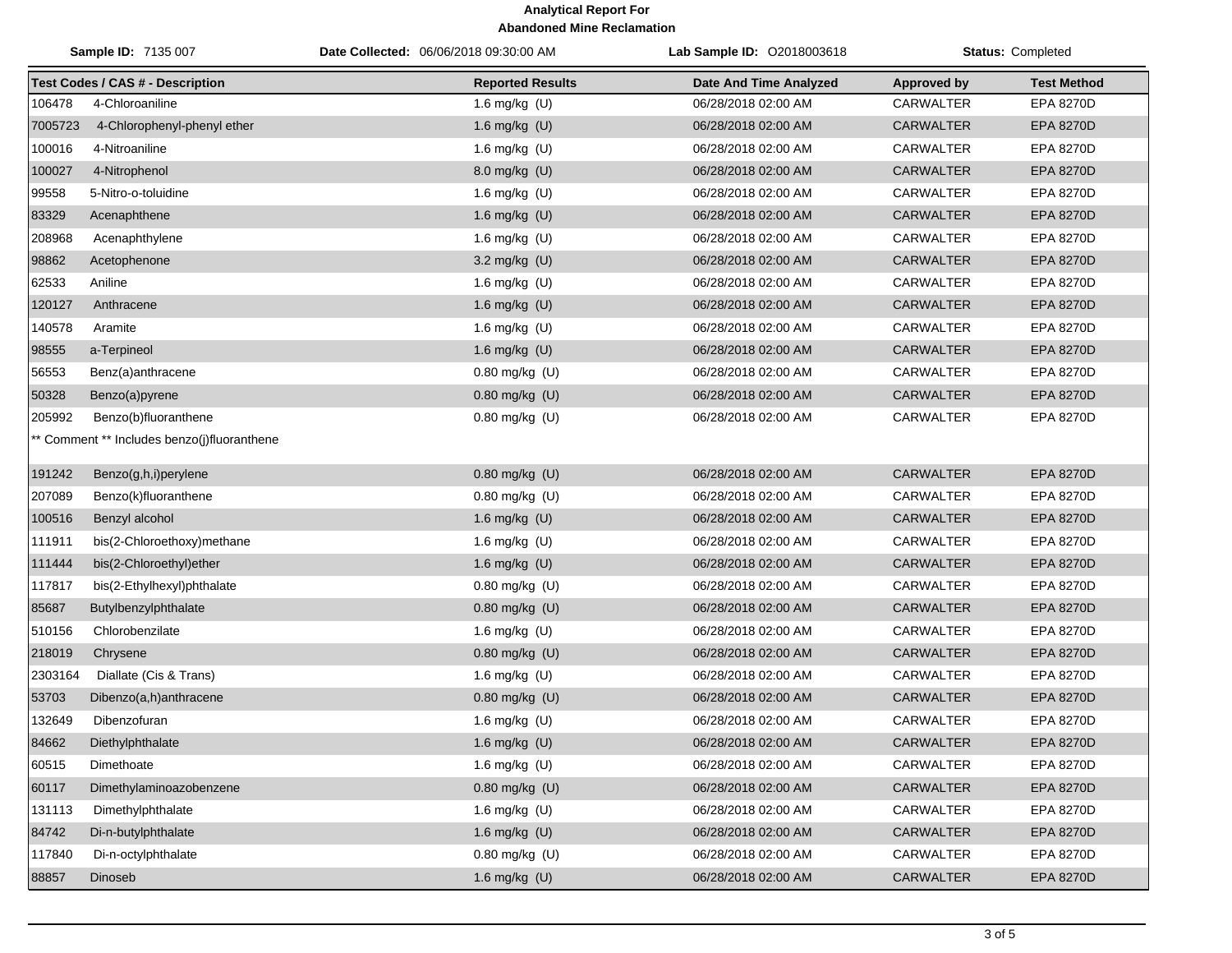|          | Sample ID: 7135 007                                                                       | Date Collected: 06/06/2018 09:30:00 AM | Lab Sample ID: 02018003618    |                    | Status: Completed  |
|----------|-------------------------------------------------------------------------------------------|----------------------------------------|-------------------------------|--------------------|--------------------|
|          | <b>Test Codes / CAS # - Description</b>                                                   | <b>Reported Results</b>                | <b>Date And Time Analyzed</b> | <b>Approved by</b> | <b>Test Method</b> |
| 122394   | Diphenylamine&n-Nitrosodipheny                                                            | 3.2 mg/kg (U)                          | 06/28/2018 02:00 AM           | <b>CARWALTER</b>   | EPA 8270D          |
| 298044   | <b>Disulfoton</b>                                                                         | 1.6 mg/kg (U)                          | 06/28/2018 02:00 AM           | <b>CARWALTER</b>   | <b>EPA 8270D</b>   |
| 62500    | Ethyl methanesulfonate                                                                    | 1.6 mg/kg (U)                          | 06/28/2018 02:00 AM           | CARWALTER          | <b>EPA 8270D</b>   |
| 56382    | <b>Ethyl Parathion</b>                                                                    | 1.6 mg/kg (U)                          | 06/28/2018 02:00 AM           | <b>CARWALTER</b>   | <b>EPA 8270D</b>   |
|          | <b>EXTRACTED DATE</b>                                                                     | 06192018 Day                           | 06/28/2018 02:00 AM           | <b>CARWALTER</b>   | <b>EPA 8270D</b>   |
| 206440   | Fluoranthene                                                                              | 1.6 mg/kg $(U)$                        | 06/28/2018 02:00 AM           | <b>CARWALTER</b>   | EPA 8270D          |
| 86737    | Fluorene                                                                                  | 1.6 mg/kg (U)                          | 06/28/2018 02:00 AM           | CARWALTER          | <b>EPA 8270D</b>   |
| 118741   | Hexachlorobenzene                                                                         | 1.6 mg/kg (U)                          | 06/28/2018 02:00 AM           | <b>CARWALTER</b>   | <b>EPA 8270D</b>   |
| 87683    | Hexachlorobutadiene                                                                       | 1.6 mg/kg (U)                          | 06/28/2018 02:00 AM           | <b>CARWALTER</b>   | EPA 8270D          |
| 77474    | Hexachlorocyclopentadiene                                                                 | 1.6 mg/kg (U)                          | 06/28/2018 02:00 AM           | <b>CARWALTER</b>   | <b>EPA 8270D</b>   |
|          | Continuing calibration recoveries low. Results and/or reporting limits may be biased low. |                                        |                               |                    |                    |
| 67721    | Hexachloroethane                                                                          | 1.6 mg/kg $(U)$                        | 06/28/2018 02:00 AM           | <b>CARWALTER</b>   | <b>EPA 8270D</b>   |
|          | Continuing calibration recoveries low. Results and/or reporting limits may be biased low. |                                        |                               |                    |                    |
| 1888717  | Hexachloropropene                                                                         | 1.6 mg/kg $(U)$                        | 06/28/2018 02:00 AM           | <b>CARWALTER</b>   | <b>EPA 8270D</b>   |
|          | Continuing calibration recoveries low. Results and/or reporting limits may be biased low. |                                        |                               |                    |                    |
| 193395   | Indeno-1,2,3-cd-pyrene                                                                    | $0.80$ mg/kg $(U)$                     | 06/28/2018 02:00 AM           | <b>CARWALTER</b>   | <b>EPA 8270D</b>   |
| 465736   | Isodrin                                                                                   | 1.6 mg/kg (U)                          | 06/28/2018 02:00 AM           | <b>CARWALTER</b>   | <b>EPA 8270D</b>   |
| 78591    | Isophorone                                                                                | 1.6 mg/kg (U)                          | 06/28/2018 02:00 AM           | <b>CARWALTER</b>   | <b>EPA 8270D</b>   |
| 120581   | Isosafrole                                                                                | 1.6 mg/kg (U)                          | 06/28/2018 02:00 AM           | <b>CARWALTER</b>   | <b>EPA 8270D</b>   |
| 66273    | Methyl Methanesulfonate                                                                   | 1.6 mg/kg (U)                          | 06/28/2018 02:00 AM           | <b>CARWALTER</b>   | <b>EPA 8270D</b>   |
| 298000   | Methyl Parathion                                                                          | 1.6 mg/kg (U)                          | 06/28/2018 02:00 AM           | <b>CARWALTER</b>   | EPA 8270D          |
| 91203    | Naphthalene                                                                               | 1.6 mg/kg (U)                          | 06/28/2018 02:00 AM           | CARWALTER          | <b>EPA 8270D</b>   |
| 98953    | Nitrobenzene                                                                              | 1.6 mg/kg (U)                          | 06/28/2018 02:00 AM           | <b>CARWALTER</b>   | <b>EPA 8270D</b>   |
| 924163   | N-Nitrosodibutylamine                                                                     | 1.6 mg/kg (U)                          | 06/28/2018 02:00 AM           | <b>CARWALTER</b>   | EPA 8270D          |
| 55185    | N-Nitrosodiethylamine                                                                     | 1.6 mg/kg (U)                          | 06/28/2018 02:00 AM           | <b>CARWALTER</b>   | EPA 8270D          |
| 62759    | N-Nitrosodimethylamine                                                                    | 1.6 mg/kg (U)                          | 06/28/2018 02:00 AM           | <b>CARWALTER</b>   | EPA 8270D          |
| 621647   | N-Nitrosodipropylamine                                                                    | 1.6 mg/kg (U)                          | 06/28/2018 02:00 AM           | <b>CARWALTER</b>   | <b>EPA 8270D</b>   |
| 10595956 | N-Nitrosomethylethylamine                                                                 | 1.6 mg/kg (U)                          | 06/28/2018 02:00 AM           | CARWALTER          | EPA 8270D          |
| 59892    | N-Nitrosomorpholine                                                                       | 1.6 mg/kg (U)                          | 06/28/2018 02:00 AM           | <b>CARWALTER</b>   | <b>EPA 8270D</b>   |
| 100754   | N-nitrosopiperidine                                                                       | 1.6 mg/kg (U)                          | 06/28/2018 02:00 AM           | <b>CARWALTER</b>   | EPA 8270D          |
| 930552   | N-Nitrosopyrrolidine                                                                      | 1.6 mg/kg (U)                          | 06/28/2018 02:00 AM           | CARWALTER          | EPA 8270D          |
| 126681   | O,O,O-Triethylphosphorothioate                                                            | 1.6 mg/kg (U)                          | 06/28/2018 02:00 AM           | CARWALTER          | EPA 8270D          |
| 95534    | o-Toluidine                                                                               | 1.6 mg/kg (U)                          | 06/28/2018 02:00 AM           | CARWALTER          | EPA 8270D          |
| 76017    | Pentachlorethane                                                                          | 1.6 mg/kg (U)                          | 06/28/2018 02:00 AM           | CARWALTER          | EPA 8270D          |
| 608935   | Pentachlorobenzene                                                                        | 1.6 mg/kg (U)                          | 06/28/2018 02:00 AM           | CARWALTER          | EPA 8270D          |
| 82688    | Pentachloronitrobenzene                                                                   | 1.6 mg/kg (U)                          | 06/28/2018 02:00 AM           | <b>CARWALTER</b>   | EPA 8270D          |